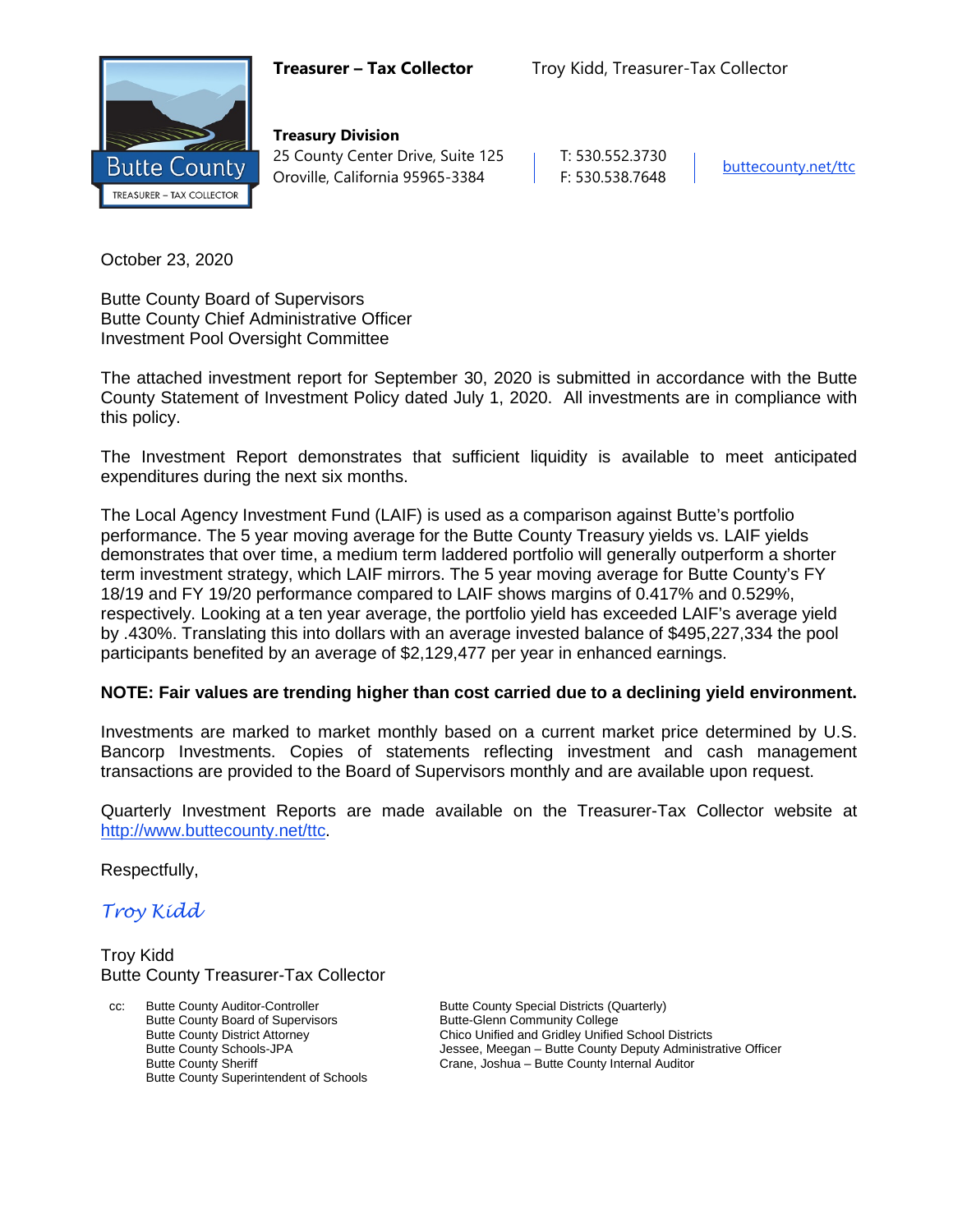

#### **BUTTE COUNTY Treasurer's Investment Report** September 30, 2020

### **Investment Policy Compliance**

The attached investment report is submitted in accordance with the Butte County Statement of Investment Policy dated July 1, 2020. All investments are in compliance with this policy.

Investments are marked to market monthly based on a current market price determined by U.S. Bancorp Investments. Sufficient liquidity is available to meet anticipated expenditures during the next six months.

| <b>Fund Name</b>             | <b>Face Amount/Shares</b> | <b>Market Value</b> | <b>Book Value</b> | % of Portfolio | YTM @ Cost | Days To Maturity |
|------------------------------|---------------------------|---------------------|-------------------|----------------|------------|------------------|
| <b>CAMP Short Term</b>       | 377,212.74                | 377.212.74          | 377.212.74        | 0.04           | 0.27       |                  |
| CD Negotiable                | 9,497,000.00              | 9,502,175.00        | 9,495,800.90      | 0.99           | 2.25       | 644              |
| Corporate - Supranationals   | 50,150,000.00             | 51,769,900.55       | 50,145,323.14     | 5.23           | 2.13       | 693              |
| <b>Corporate Notes</b>       | 57,347,000.00             | 60,373,278.86       | 57,943,071.55     | 6.05           | 2.12       | 1,043            |
| <b>Fiscal Agent Deposits</b> | 3,863,906.44              | 3,863,906.44        | 3,863,906.44      | 0.40           | 0.02       |                  |
| LAIF                         | 365,883,070.78            | 365,883,070.78      | 365,883,070.78    | 38.18          | 0.69       |                  |
| LAIF / School Bonds          | 75,127,637.18             | 75,127,637.18       | 75,127,637.18     | 7.84           | 0.69       |                  |
| <b>Municipal Bonds</b>       | 128,855,000.00            | 133,409,078.30      | 130,457,356.25    | 13.61          | 1.44       | 1,094            |
| <b>Operating Accounts</b>    | 26,358,617.93             | 26,358,617.93       | 26,358,617.93     | 2.75           | 0.00       |                  |
| US Agency                    | 188,545,000.00            | 192,301,768.91      | 188,744,008.02    | 19.70          | 1.13       | 1,200            |
| US Treasury                  | 50,000,000.00             | 51,517,185.00       | 49,809,879.41     | 5.20           | 2.01       | 622              |
| Total / Average              | 956,004,445.07            | 970,483,831.69      | 958,205,884.34    | 100.00         | 1.10       | 524              |

# *Troy Kidd*

Troy Kidd, Treasurer - Tax Collector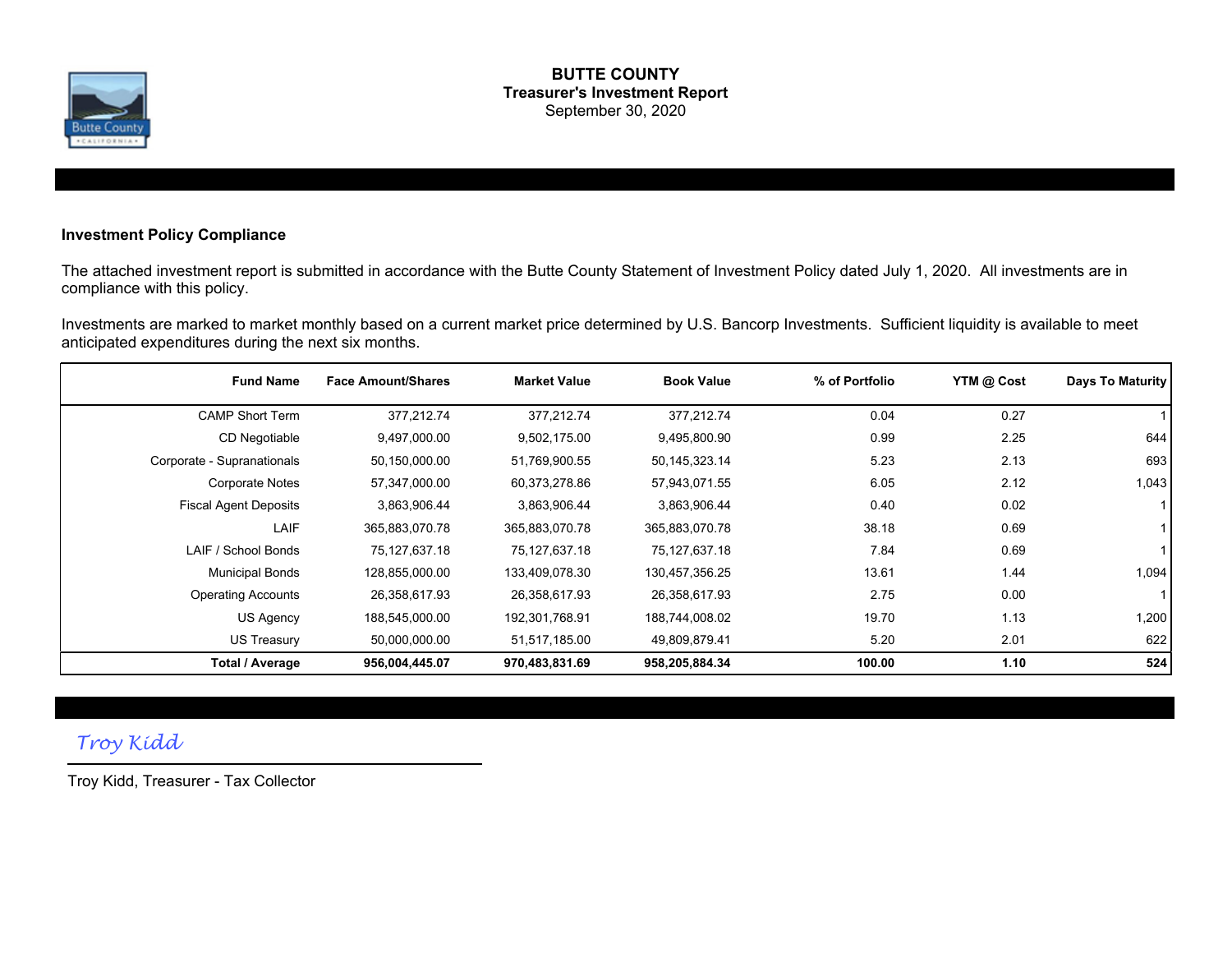

# **School Bond Proceeds School Bond Proceeds Portfolio Holdings by Portfolio Name Butte County**

| <b>Description</b>                                  | Face Amount / | <b>Settlement Date</b> | <b>Cost Value</b> | <b>Market Price</b> | <b>Market Value</b>     | % Portfolio     | <b>Credit Rating</b> | <b>Days To Call/Maturity</b> |
|-----------------------------------------------------|---------------|------------------------|-------------------|---------------------|-------------------------|-----------------|----------------------|------------------------------|
| <b>CUSIP</b>                                        | <b>Shares</b> | YTM @ Cost             | <b>Book Value</b> | YTM @ Market        | <b>Accrued Interest</b> | Unre. Gain/Loss | <b>Credit Rating</b> | <b>Duration To Maturity</b>  |
| USD Butte - Glenn 2016A GO Bond                     |               |                        |                   |                     |                         |                 |                      |                              |
| LAIF 4001 Butte CC LGIP                             |               | 4/6/2017               | 1,964,224.84      | 100.00              | 1,964,224.84            | 2.61%           | <b>NR</b>            | 1                            |
| <b>LAIF4001</b>                                     | 1,964,224.84  | 0.69                   | 1,964,224.84      | 0.69                |                         | 0.00            | <b>NR</b>            | 0                            |
|                                                     |               |                        | 1,964,224.84      |                     | 1,964,224.84            | 2.61%           |                      | $\mathbf{1}$                 |
| Sub Total USD Butte - Glenn 2016A GO<br><b>Bond</b> | 1,964,224.84  | 0.69                   | 1,964,224.84      | 0.69                |                         | 0.00            |                      | 0                            |
| USD Butte-Glenn 2016B Go Bond                       |               |                        |                   |                     |                         |                 |                      |                              |
| LAIF 4001 Butte CC LGIP                             |               | 8/12/2019              | 44,268,381.19     | 100.00              | 44,268,381.19           | 58.92%          | <b>NR</b>            | $\mathbf{1}$                 |
| <b>LAIF4001</b>                                     | 44,268,381.19 | 0.69                   | 44,268,381.19     | 0.69                |                         | 0.00            | <b>NR</b>            | $\pmb{0}$                    |
|                                                     |               |                        | 44,268,381.19     |                     | 44,268,381.19           | 58.92%          |                      | 1                            |
| Sub Total USD Butte-Glenn 2016B Go<br><b>Bond</b>   | 44,268,381.19 | 0.69                   | 44,268,381.19     | 0.69                |                         | 0.00            |                      | 0                            |
| USD Chico 2012A GO Bond                             |               |                        |                   |                     |                         |                 |                      |                              |
| LAIF 4006 Chico USD LGIP                            |               | 5/30/2013              | 297,035.41        | 100.00              | 297,035.41              | 0.4%            | <b>NR</b>            | $\mathbf{1}$                 |
| <b>LAIF4006</b>                                     | 297,035.41    | 0.69                   | 297,035.41        | 0.69                |                         | 0.00            | <b>NR</b>            | $\pmb{0}$                    |
|                                                     |               |                        | 297,035.41        |                     | 297,035.41              | 0.4%            |                      | 1                            |
| Sub Total USD Chico 2012A GO Bond                   | 297,035.41    | 0.69                   | 297,035.41        | 0.69                |                         | 0.00            |                      | 0                            |
| USD Chico 2012B GO Bond                             |               |                        |                   |                     |                         |                 |                      |                              |
| LAIF 4006 Chico USD LGIP                            |               | 8/28/2018              | 18.36             | 100.00              | 18.36                   | 0%              | <b>NR</b>            | $\mathbf{1}$                 |
| <b>LAIF4006</b>                                     | 18.36         | 0.69                   | 18.36             | 0.69                |                         | 0.00            | <b>NR</b>            | $\pmb{0}$                    |
|                                                     |               |                        | 18.36             |                     | 18.36                   | 0%              |                      | 1                            |
| Sub Total USD Chico 2012B GO Bond                   | 18.36         | 0.69                   | 18.36             | 0.69                |                         | 0.00            |                      | 0                            |
| USD Chico 2016A GO Bond                             |               |                        |                   |                     |                         |                 |                      |                              |
| LAIF 4006 Chico USD LGIP                            |               | 4/25/2017              | 526,344.53        | 100.00              | 526,344.53              | 0.7%            | <b>NR</b>            | $\mathbf{1}$                 |
| <b>LAIF4006</b>                                     | 526,344.53    | 0.69                   | 526,344.53        | 0.69                |                         | 0.00            | <b>NR</b>            | 0                            |
|                                                     |               |                        | 526,344.53        |                     | 526,344.53              | 0.7%            |                      | 1                            |
| Sub Total USD Chico 2016A GO Bond                   | 526,344.53    | 0.69                   | 526,344.53        | 0.69                |                         | 0.00            |                      | 0                            |
| USD Chico 2016B Go Bond                             |               |                        |                   |                     |                         |                 |                      |                              |
| LAIF 4006 Chico USD LGIP                            |               | 7/25/2019              | 20,721,523.44     | 100.00              | 20,721,523.44           | 27.58%          | <b>NR</b>            | $\mathbf{1}$                 |
| <b>LAIF4006</b>                                     | 20,721,523.44 | 0.69                   | 20,721,523.44     | 0.69                |                         | 0.00            | <b>NR</b>            | $\pmb{0}$                    |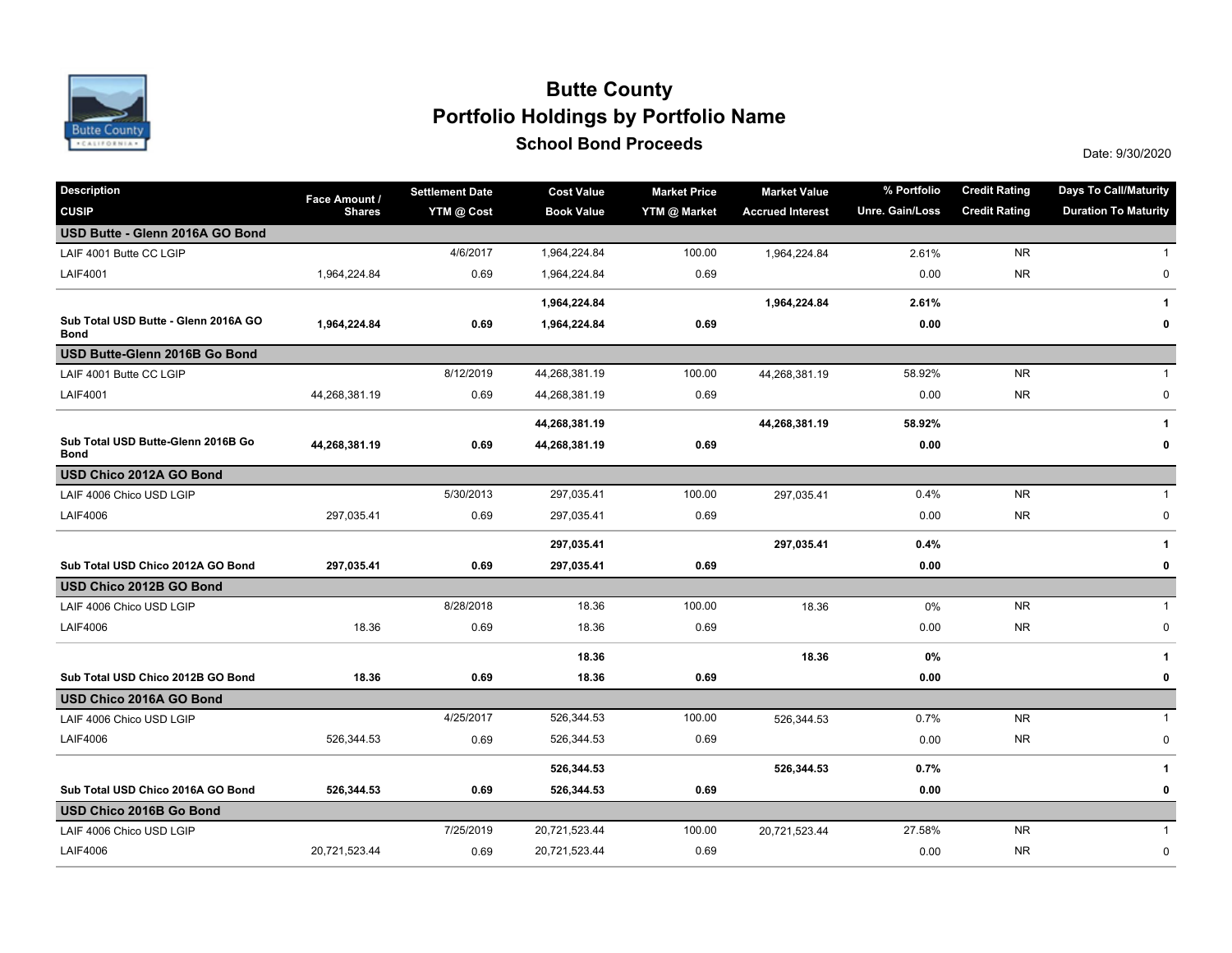

# **School Bond Proceeds School Bond Proceeds Portfolio Holdings by Portfolio Name Butte County**

| <b>Description</b>                       | Face Amount / | <b>Settlement Date</b> | <b>Cost Value</b> | <b>Market Price</b> | <b>Market Value</b>     | % Portfolio     | <b>Credit Rating</b> | <b>Days To Call/Maturity</b> |
|------------------------------------------|---------------|------------------------|-------------------|---------------------|-------------------------|-----------------|----------------------|------------------------------|
| <b>CUSIP</b>                             | <b>Shares</b> | YTM @ Cost             | <b>Book Value</b> | <b>YTM @ Market</b> | <b>Accrued Interest</b> | Unre. Gain/Loss | <b>Credit Rating</b> | <b>Duration To Maturity</b>  |
|                                          |               |                        | 20,721,523.44     |                     | 20,721,523.44           | 27.58%          |                      |                              |
| Sub Total USD Chico 2016B Go Bond        | 20,721,523.44 | 0.69                   | 20,721,523.44     | 0.69                |                         | 0.00            |                      | 0                            |
| USD Durham 2019 A Bond                   |               |                        |                   |                     |                         |                 |                      |                              |
| LAIF 4007 Butte Office of Education LGIP |               | 6/13/2019              | 5,234,322.63      | 100.00              | 5,234,322.63            | 6.97%           | <b>NR</b>            |                              |
| <b>LAIF4007</b>                          | 5,234,322.63  | 0.69                   | 5,234,322.63      | 0.69                |                         | 0.00            | <b>NR</b>            | 0                            |
|                                          |               |                        | 5,234,322.63      |                     | 5,234,322.63            | 6.97%           |                      |                              |
| Sub Total USD Durham 2019 A Bond         | 5,234,322.63  | 0.69                   | 5,234,322.63      | 0.69                |                         | 0.00            |                      | 0                            |
| USD Thermalito 2018A Bond                |               |                        |                   |                     |                         |                 |                      |                              |
| LAIF 4007 Butte Office of Education LGIP |               | 2/26/2019              | 2,115,786.78      | 100.00              | 2,115,786.78            | 2.82%           | <b>NR</b>            |                              |
| <b>LAIF4007</b>                          | 2,115,786.78  | 0.69                   | 2,115,786.78      | 0.69                |                         | 0.00            | <b>NR</b>            | 0                            |
|                                          |               |                        | 2,115,786.78      |                     | 2,115,786.78            | 2.82%           |                      |                              |
| Sub Total USD Thermalito 2018A Bond      | 2,115,786.78  | 0.69                   | 2,115,786.78      | 0.69                |                         | 0.00            |                      | $\mathbf 0$                  |
|                                          |               |                        | 75,127,637.18     |                     | 75,127,637.18           | 100.00%         |                      |                              |
| <b>TOTAL PORTFOLIO</b>                   | 75,127,637.18 | 0.69                   | 75,127,637.18     | 0.69                |                         | 0.00            |                      | $\mathbf 0$                  |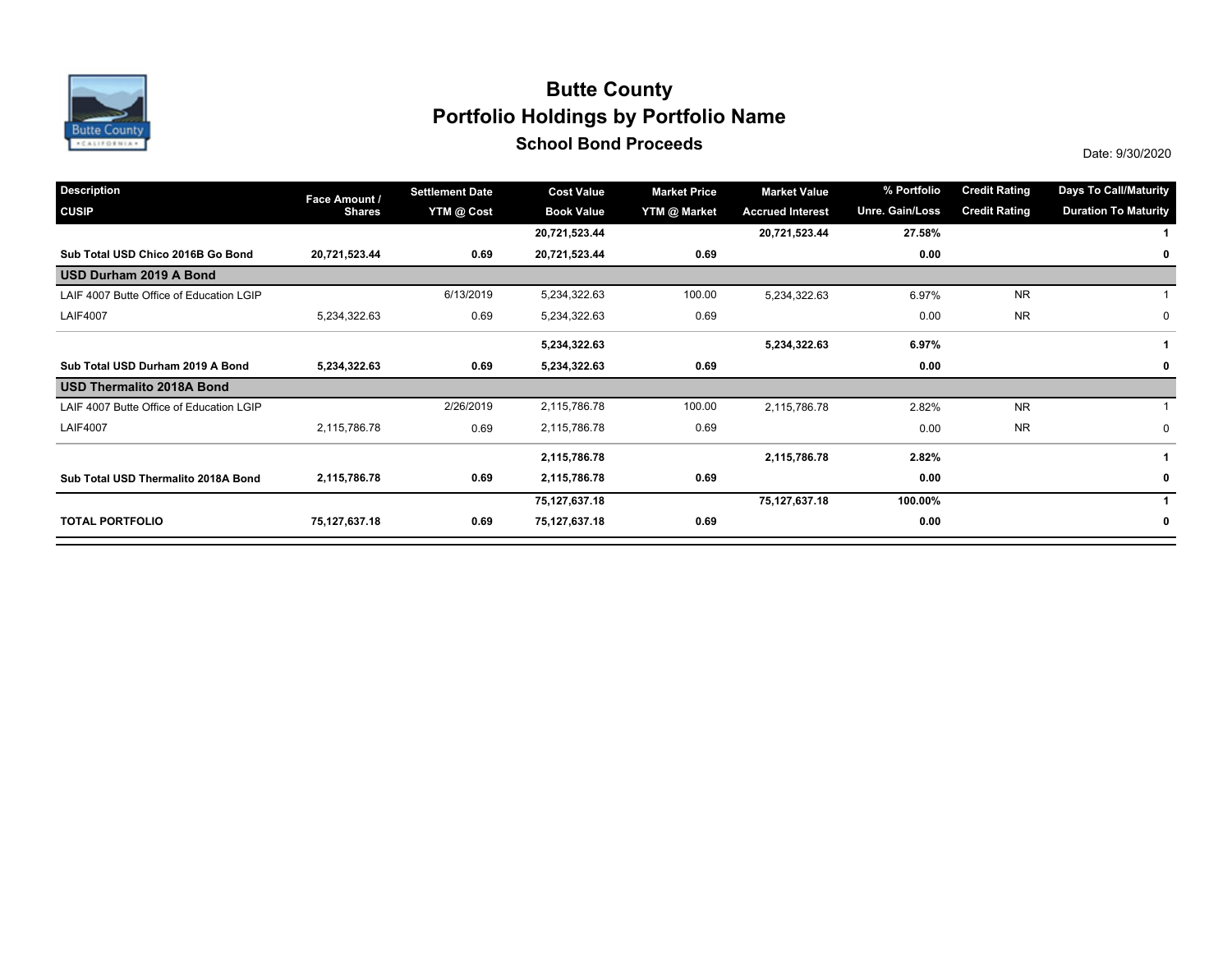

## **Investments Under Management of Fiscal Agent Portfolio Holdings by Portfolio Name Butte County**

Date: 9/30/2020

| <b>Description</b>                             | Face Amount / | <b>Settlement Date</b> | <b>Cost Value</b> | <b>Market Price</b> | <b>Market Value</b>     | % Portfolio     | <b>Credit Rating</b> | <b>Days To Call/Maturity</b> |
|------------------------------------------------|---------------|------------------------|-------------------|---------------------|-------------------------|-----------------|----------------------|------------------------------|
| <b>CUSIP</b>                                   | <b>Shares</b> | YTM @ Cost             | <b>Book Value</b> | YTM @ Market        | <b>Accrued Interest</b> | Unre. Gain/Loss | <b>Credit Rating</b> | <b>Duration To Maturity</b>  |
| <b>Fiscal Agent Deposits</b>                   |               |                        |                   |                     |                         |                 |                      |                              |
| Discovery Benefits Cash                        |               | 6/30/2018              | 43,539.70         | 100.00              | 43,539.70               | 1.13%           | <b>NR</b>            | $\mathbf{1}$                 |
| <b>DISCOVERY</b>                               | 43,539.70     | 0.00                   | 43,539.70         | 0.00                |                         | 0.00            | <b>FDIC Insured</b>  | $\mathbf 0$                  |
| Umpqua - York Risk Services Group Cash         |               | 6/29/2007              | 140,536.72        | 100.00              | 140,536.72              | 3.64%           | <b>NR</b>            | $\mathbf{1}$                 |
| UMPQUA2601                                     | 140,536.72    | 0.00                   | 140,536.72        | 0.00                |                         | 0.00            | <b>FDIC Insured</b>  | 0                            |
|                                                |               |                        | 184,076.42        |                     | 184,076.42              | 4.77%           |                      | 1                            |
| <b>Sub Total Fiscal Agent Deposits</b>         | 184,076.42    | 0.00                   | 184,076.42        | 0.00                |                         | 0.00            |                      | 0                            |
| Pension - 2004 Obligation Bonds                |               |                        |                   |                     |                         |                 |                      |                              |
| Wells Fargo - Interest Account MM              |               | 8/3/2004               | 18.15             | 100.00              | 18.15                   | 0%              | Moodys-Aaa           | $\mathbf{1}$                 |
| MM1141                                         | 18.15         | 0.02                   | 18.15             | 0.02                |                         | 0.00            | S&P-AAA              | 0                            |
| Wells Fargo - Interest Rate Stabilization LGIP |               | 6/30/2018              | 1,751.43          | 100.00              | 1,751.43                | 0.05%           | <b>NR</b>            | $\mathbf{1}$                 |
| CASH1109                                       | 1,751.43      | 0.69                   | 1,751.43          | 0.69                |                         | 0.00            | <b>NR</b>            | 0                            |
| Wells Fargo - Interest Rate Stabilization MM   |               | 8/3/2004               | 1,058.72          | 100.00              | 1,058.72                | 0.03%           | Moodys-Aaa           | $\mathbf{1}$                 |
| MM1109                                         | 1,058.72      | 0.02                   | 1,058.72          | 0.02                |                         | 0.00            | S&P-AAA              | 0                            |
| Wells Fargo - Principal Account MM             |               | 8/3/2004               | 12.09             | 100.00              | 12.09                   | 0%              | Moodys-Aaa           | $\mathbf{1}$                 |
| MM1140                                         | 12.09         | 0.02                   | 12.09             | 0.02                |                         | 0.00            | S&P-AAA              | $\pmb{0}$                    |
| Wells Fargo - Series A Bond Fund MM            |               | 7/1/2018               | 2,199,277.06      | 100.00              | 2,199,277.06            | 56.92%          | Moodys-Aaa           | $\mathbf{1}$                 |
| MM1106                                         | 2,199,277.06  | 0.02                   | 2,199,277.06      | 0.02                |                         | 0.00            | S&P-AAA              | $\pmb{0}$                    |
| Wells Fargo - Series B Bond Fund MM            |               | 8/3/2004               | 1,422,855.35      | 100.00              | 1,422,855.35            | 36.82%          | Moodys-Aaa           | $\mathbf{1}$                 |
| MM1305                                         | 1,422,855.35  | 0.02                   | 1,422,855.35      | 0.02                |                         | 0.00            | S&P-AAA              | 0                            |
| Wells Fargo - Series B Interest Fund MM        |               | 8/3/2004               | 229.06            | 100.00              | 229.06                  | 0.01%           | Moodys-Aaa           | $\mathbf{1}$                 |
| MM1307                                         | 229.06        | 0.02                   | 229.06            | 0.02                |                         | 0.00            | S&P-AAA              | 0                            |
| Wells Fargo - Series B Interest Fund MM        |               | 8/3/2004               | 7,077.79          | 100.00              | 7,077.79                | 0.18%           | Moodys-Aaa           | $\mathbf{1}$                 |
| MM1301                                         | 7,077.79      | 0.02                   | 7,077.79          | 0.02                |                         | 0.00            | S&P-AAA              | 0                            |
| Wells Fargo - Surplus Account MM               |               | 8/3/2004               | 47,550.37         | 100.00              | 47,550.37               | 1.23%           | Moodys-Aaa           | $\mathbf{1}$                 |
| MM1142                                         | 47,550.37     | 0.00                   | 47,550.37         | 0.00                |                         | 0.00            | S&P-AAA              | $\pmb{0}$                    |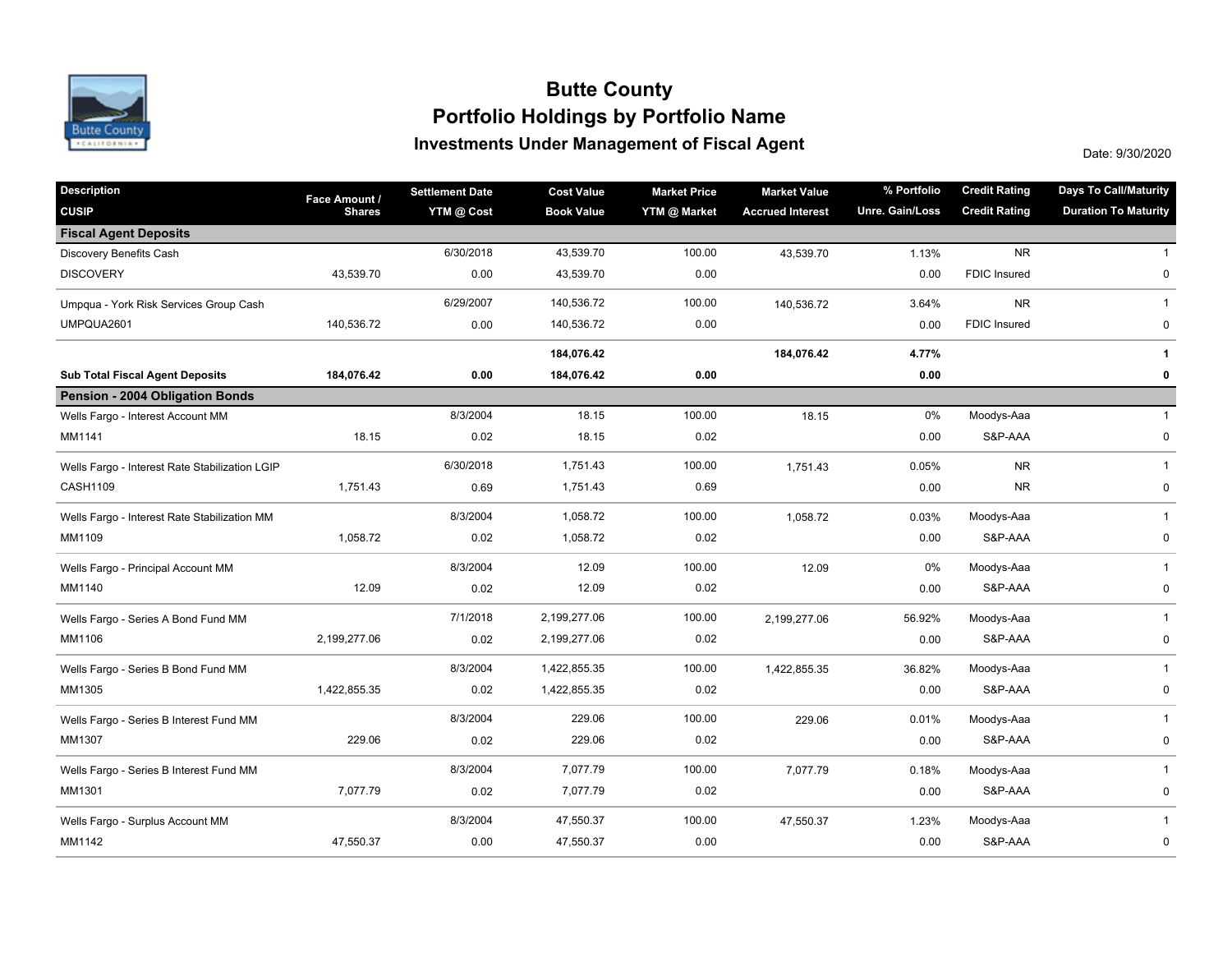

## **Investments Under Management of Fiscal Agent Portfolio Holdings by Portfolio Name Butte County**

Date: 9/30/2020

| <b>Description</b>                                  | Face Amount / | <b>Settlement Date</b> | <b>Cost Value</b> | <b>Market Price</b> | <b>Market Value</b>     | % Portfolio     | <b>Credit Rating</b> | <b>Days To Call/Maturity</b> |
|-----------------------------------------------------|---------------|------------------------|-------------------|---------------------|-------------------------|-----------------|----------------------|------------------------------|
| <b>CUSIP</b>                                        | <b>Shares</b> | YTM @ Cost             | <b>Book Value</b> | YTM @ Market        | <b>Accrued Interest</b> | Unre. Gain/Loss | <b>Credit Rating</b> | <b>Duration To Maturity</b>  |
|                                                     |               |                        | 3,679,830.02      |                     | 3,679,830.02            | 95.24%          |                      |                              |
| Sub Total Pension - 2004 Obligation<br><b>Bonds</b> | 3.679.830.02  | 0.02                   | 3.679.830.02      | 0.02                |                         | 0.00            |                      | $\mathbf{0}$                 |
|                                                     |               |                        | 3,863,906.44      |                     | 3,863,906.44            | 100.00%         |                      |                              |
| <b>TOTAL PORTFOLIO</b>                              | 3.863.906.44  | 0.02                   | 3.863.906.44      | 0.02                |                         | 0.00            |                      | $\mathbf{0}$                 |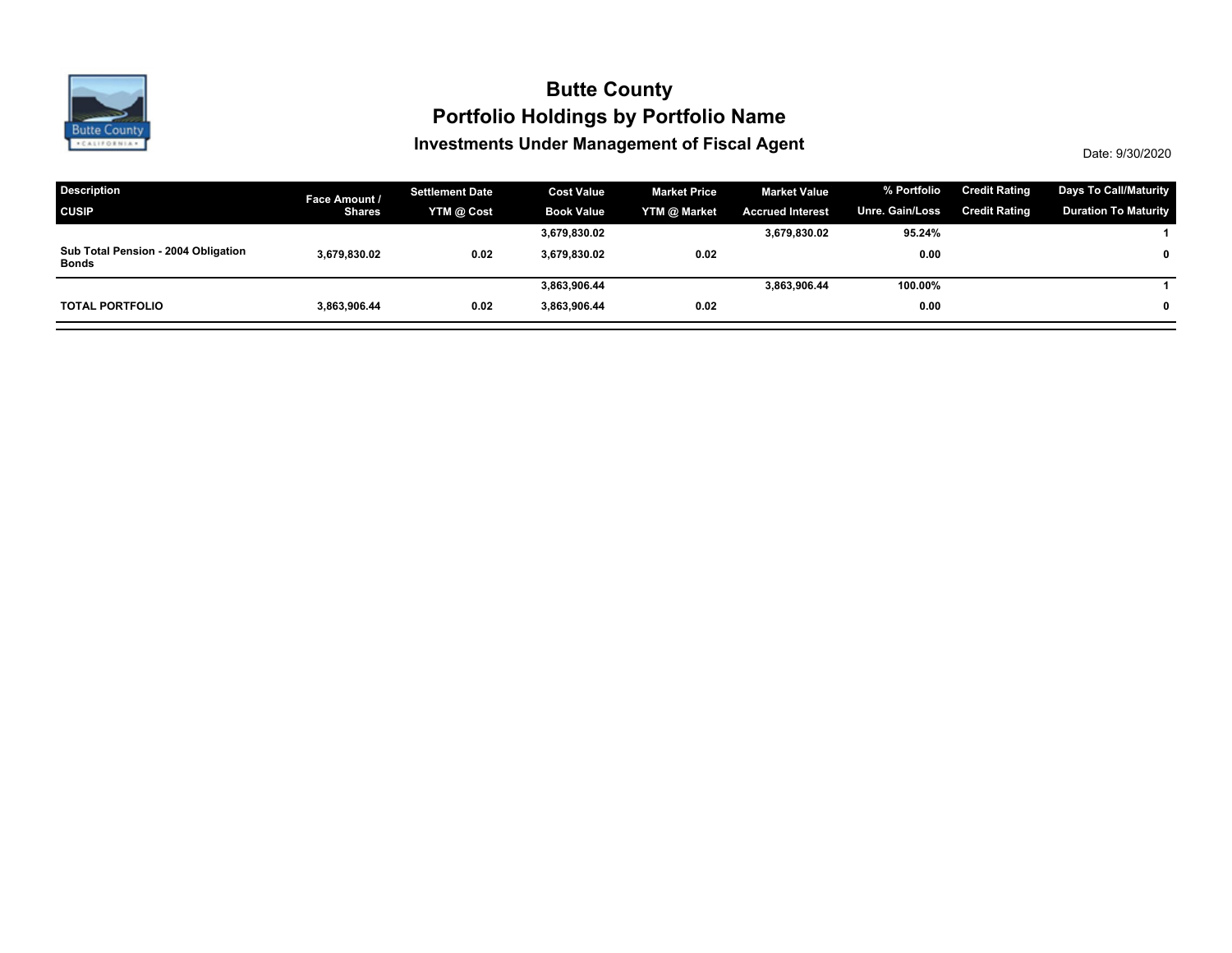

# Actively Managed Portfolio **Actively Managed Portfolio Begin Date: 9/30/2019, End Date: 9/30/2020 Distribution by Main Fund - Market Value Butte County**

| <b>Main Fund Allocation</b>        |                                                                                                                                                                                            |                             |                                    |                                                                                                                                                                           |  |  |  |  |  |
|------------------------------------|--------------------------------------------------------------------------------------------------------------------------------------------------------------------------------------------|-----------------------------|------------------------------------|---------------------------------------------------------------------------------------------------------------------------------------------------------------------------|--|--|--|--|--|
| <b>Main Fund</b>                   | <b>Market Value</b><br>9/30/2019                                                                                                                                                           | % of Portfolio<br>9/30/2019 | <b>Market Value</b><br>9/30/2020   | % of Portfolio<br>9/30/2020                                                                                                                                               |  |  |  |  |  |
| <b>CAMP Short Term</b>             | 10,262,631.54                                                                                                                                                                              | 1.99                        | 377,212.74                         | 0.04                                                                                                                                                                      |  |  |  |  |  |
| CD Negotiable                      | 11,505,139.80                                                                                                                                                                              | 2.23                        | 9,502,175.00                       | 1.10                                                                                                                                                                      |  |  |  |  |  |
| Corporate - Supranationals         | 68,538,687.20                                                                                                                                                                              | 13.27                       | 51,769,900.55                      | 5.98                                                                                                                                                                      |  |  |  |  |  |
| <b>Corporate Notes</b>             | 48,767,494.74                                                                                                                                                                              | 9.44                        | 60,373,278.86                      | 6.98                                                                                                                                                                      |  |  |  |  |  |
| LAIF                               | 110,935,450.40                                                                                                                                                                             | 21.48                       | 365,883,070.78                     | 42.29                                                                                                                                                                     |  |  |  |  |  |
| <b>Municipal Bonds</b>             | 48,104,446.05                                                                                                                                                                              | 9.32                        | 133,409,078.30                     | 15.42                                                                                                                                                                     |  |  |  |  |  |
| US Agency                          | 158,917,094.68                                                                                                                                                                             | 30.78                       | 192,301,768.91                     | 22.23                                                                                                                                                                     |  |  |  |  |  |
| <b>US Treasury</b>                 | 59,323,546.00                                                                                                                                                                              | 11.49                       | 51,517,185.00                      | 5.95                                                                                                                                                                      |  |  |  |  |  |
| <b>Total / Average</b>             | 516,354,490.41                                                                                                                                                                             | 100.00                      | 865, 133, 670. 14                  | 100.00                                                                                                                                                                    |  |  |  |  |  |
| Portfolio Holdings as of 9/30/2019 |                                                                                                                                                                                            |                             | Portfolio Holdings as of 9/30/2020 |                                                                                                                                                                           |  |  |  |  |  |
|                                    | 1.99%-CAMP ShortTer<br>2.23%-CD Negotiable<br>$\blacksquare$ 13.27%-Corporate - S<br>9.44%-Corporate Note<br>21.48%-LAIF<br>9.32%-Municipal Bond<br>30.78%-US Agency<br>11.49%-US Treasury |                             |                                    | 0.04%-CAMP ShortTer<br>1.1%-CD Negotiable<br>5.98%-Corporate - Su<br>6.98%-Corporate Note<br>42.29%-LAIF<br>15.42%-Municipal Bon<br>22.23%-US Agency<br>5.95%-US Treasury |  |  |  |  |  |

Market Value Source: US Bank Safekeeping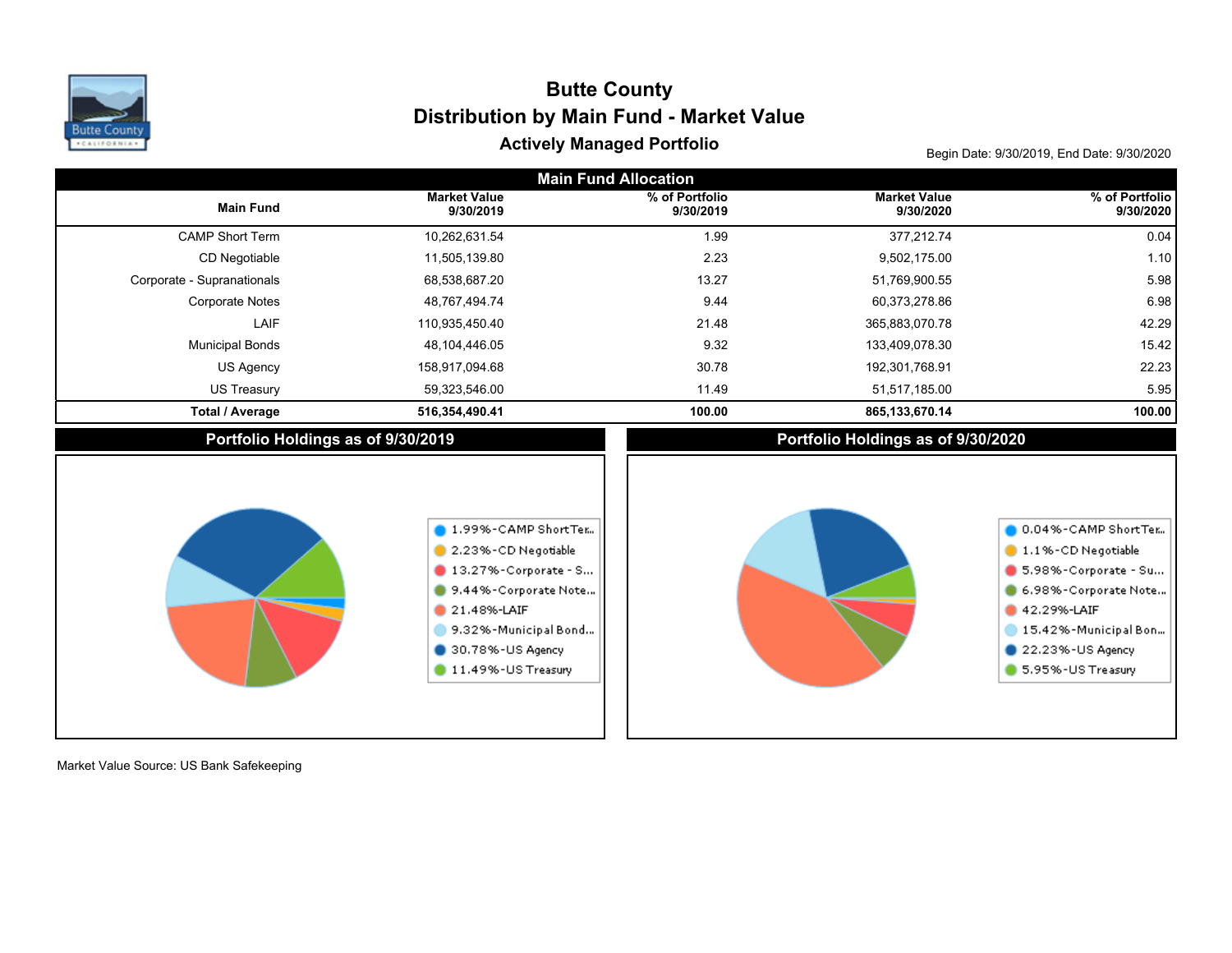

# Actively Managed Portfolio **Actively Managed Portfolio Begin Date: 9/30/2019, End Date: 9/30/2020 Distribution by Maturity Range - Market Value Butte County**

| <b>Maturity Range Allocation</b> |                                    |                                                                                                                                                                                                   |                                    |                                                                                                                                                                      |  |  |  |  |  |  |
|----------------------------------|------------------------------------|---------------------------------------------------------------------------------------------------------------------------------------------------------------------------------------------------|------------------------------------|----------------------------------------------------------------------------------------------------------------------------------------------------------------------|--|--|--|--|--|--|
| <b>Maturity Range</b>            | <b>Market Value</b><br>9/30/2019   | % of Portfolio<br>9/30/2019                                                                                                                                                                       | <b>Market Value</b><br>9/30/2020   | % of Portfolio<br>9/30/2020                                                                                                                                          |  |  |  |  |  |  |
| 0-1 Month                        | 130,358,095.18                     | 25.25                                                                                                                                                                                             | 371,765,908.52                     | 42.97                                                                                                                                                                |  |  |  |  |  |  |
| 1-3 Months                       | 4,999,920.00                       | 0.97                                                                                                                                                                                              | 5,000,505.00                       | 0.58                                                                                                                                                                 |  |  |  |  |  |  |
| 3-6 Months                       | 3,322,530.58                       | 0.64                                                                                                                                                                                              | 10,560,385.00                      | 1.22                                                                                                                                                                 |  |  |  |  |  |  |
| 6-9 Months                       | 32,659,171.66                      | 6.32                                                                                                                                                                                              | 20,884,725.00                      | 2.41                                                                                                                                                                 |  |  |  |  |  |  |
| 9-12 Months                      | 18,729,145.26                      | 3.63                                                                                                                                                                                              | 27,859,631.50                      | 3.22                                                                                                                                                                 |  |  |  |  |  |  |
| 1-2 Years                        | 79,135,664.20                      | 15.33                                                                                                                                                                                             | 88,295,190.90                      | 10.21                                                                                                                                                                |  |  |  |  |  |  |
| 2-3 Years                        | 73,971,023.78                      | 14.33                                                                                                                                                                                             | 127,178,961.46                     | 14.70                                                                                                                                                                |  |  |  |  |  |  |
| 3-4 Years                        | 68,507,040.25                      | 13.27                                                                                                                                                                                             | 110,402,994.66                     | 12.76                                                                                                                                                                |  |  |  |  |  |  |
| 4-5 Years                        | 104,671,899.50                     | 20.27                                                                                                                                                                                             | 103,185,368.10                     | 11.93                                                                                                                                                                |  |  |  |  |  |  |
| <b>Total / Average</b>           | 516,354,490.41                     | 100.00                                                                                                                                                                                            | 865,133,670.14                     | 100.00                                                                                                                                                               |  |  |  |  |  |  |
|                                  | Portfolio Holdings as of 9/30/2019 |                                                                                                                                                                                                   | Portfolio Holdings as of 9/30/2020 |                                                                                                                                                                      |  |  |  |  |  |  |
|                                  |                                    | $\bigcirc$ 25.25%-0-1 M<br>$0.97% - 1 - 3M$<br>$0.64\% - 3 - 6M$<br>$6.32\% - 6 - 9M$<br>$\bullet$ 3.63%-9-12 M<br>15.33%-1-2Y<br>$\bullet$ 14.33%-2-3 Y<br>$\bullet$ 13.27%-3-4 Y<br>20.27%-4-5Y |                                    | $42.97% -0-1 M$<br>$0.58\% - 1 - 3 M$<br>$1.22\% - 3 - 6M$<br>$2.41\% - 6 - 9M$<br>3.22%-9-12M<br>10.21%-1-2Y<br>$014.7% - 2-3V$<br>$12.76% - 3 - 4V$<br>11.93%-4-5Y |  |  |  |  |  |  |

Market Value Source: US Bank Safekeeping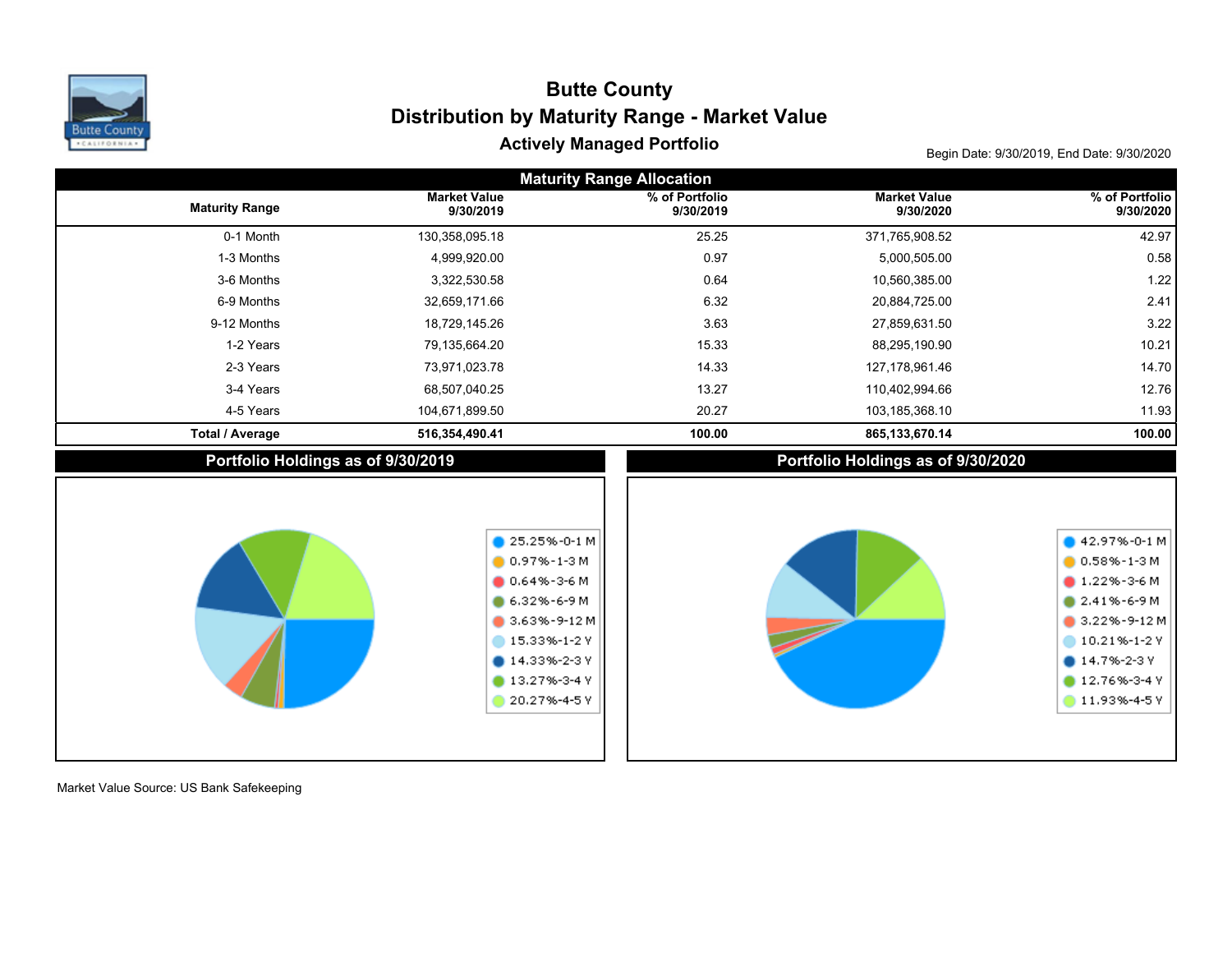

### **BUTTE COUNTY Treasurer's Investment Report Fixed Portfolio Holdings Detail September 30, 2020**

| <b>CUSIP/Ticker</b><br><b>CD Negotiable</b> | <b>Description</b>                         | <b>Credit Rating 1</b> |                                     |                          |                          |                | Credit Rating 2 Settlement Date Maturity Date YTM @ Cost Face Amount/Shares | <b>Market Value</b>          | <b>Book Value</b>            |
|---------------------------------------------|--------------------------------------------|------------------------|-------------------------------------|--------------------------|--------------------------|----------------|-----------------------------------------------------------------------------|------------------------------|------------------------------|
| 254672VT2                                   | Discover Bank DE 2.2 10/21/2020            | <b>NR</b>              | <b>FDIC Insured</b>                 | 10/21/2015               | 10/21/2020               | 2.200          | 250.000.00                                                                  | 252,500.00                   | 250,000.00                   |
| 14042RBL4                                   | Capital One VA 2.25 10/28/2020             | NR                     | <b>FDIC Insured</b>                 | 11/13/2015               | 10/28/2020               | 2.277          | 250,000.00                                                                  | 250,000.00                   | 249,968.42                   |
| 29266NX93                                   | Enerbank USA UT 1.85 1/28/2021             | <b>NR</b>              | <b>FDIC Insured</b>                 | 01/28/2016               | 01/28/2021               | 1.903          | 250,000.00                                                                  | 250,000.00                   | 249,937.06                   |
| 89677DET9                                   | Tristate Capital Bank PA 2.35 2/1/2021     | <b>NR</b>              | FDIC Insured                        | 01/31/2018               | 02/01/2021               | 2.350          | 250,000.00                                                                  | 250,000.00                   | 250,000.00                   |
| 02007GCP6                                   | Ally Bank UT 2.85 5/10/2021                | <b>NR</b>              | <b>FDIC Insured</b>                 | 05/10/2018               | 05/10/2021               | 2.850          | 250,000.00                                                                  | 250,000.00                   | 250,000.00                   |
| 128829AC2                                   | Caldwell Bank & Trust LA 1.4 5/13/2021     | <b>NR</b>              | <b>FDIC Insured</b>                 | 05/13/2016               | 05/13/2021               | 1.400          | 250,000.00                                                                  | 250,000.00                   | 250,000.00                   |
| 27113PBE0                                   | East Boston Savings Bank MA 1.5 5/23/2021  | <b>NR</b>              | <b>FDIC Insured</b>                 | 06/23/2016               | 05/23/2021               | 1.500          | 250,000.00                                                                  | 250,000.00                   | 250,000.00                   |
| 58403B4S2                                   | Medallion Bank UT 1.4 7/25/2021            | <b>NR</b>              | <b>FDIC Insured</b>                 | 07/28/2016               | 07/25/2021               | 1.400          | 250,000.00                                                                  | 250,000.00                   | 250,000.00                   |
| 88413QBN7                                   | Third Federal Savings OH 2 7/28/2021       | <b>NR</b>              | <b>FDIC Insured</b>                 | 07/28/2017               | 07/28/2021               | 2.000          | 250,000.00                                                                  | 250,000.00                   | 250,000.00                   |
| 95960NJN8                                   | Western State Bank ND 1.4 7/29/2021        | NR                     | <b>FDIC Insured</b>                 | 07/29/2016               | 07/29/2021               | 1.400          | 250,000.00                                                                  | 250,000.00                   | 250,000.00                   |
| 74267GVM6                                   | Private Bank & Trust IL 1.5 8/30/2021      | NR                     | <b>FDIC Insured</b>                 | 08/30/2016               | 08/30/2021               | 1.500          | 250,000.00                                                                  | 250,000.00                   | 250,000.00                   |
| 08173QBR6                                   | Beneficial Mutual Savings PA 1.5 9/13/2021 | <b>NR</b>              | <b>FDIC Insured</b>                 | 09/16/2016               | 09/13/2021               | 1.500          | 250,000.00                                                                  | 252,675.00                   | 250,000.00                   |
| 87165FNC4                                   | Synchrony Bank UT 1.7 10/21/2021           | <b>NR</b>              | <b>FDIC Insured</b>                 | 10/21/2016               | 10/21/2021               | 1.700          | 250,000.00                                                                  | 250,000.00                   | 250,000.00                   |
| 084601GS6                                   | Berkshire Bank MA 2.2 12/30/2021           | <b>NR</b>              | <b>FDIC Insured</b>                 | 12/30/2016               | 12/30/2021               | 2.200          | 250,000.00                                                                  | 250,000.00                   | 250,000.00                   |
| 940727AH3                                   | Washington First Bank MD 2.05 2/23/2022    | <b>NR</b>              | FDIC Insured                        | 02/23/2017               | 02/23/2022               | 2.050          | 250,000.00                                                                  | 250,000.00                   | 250,000.00                   |
| 25665QAV7                                   | Dollar Bank PA 2.05 3/8/2022               | <b>NR</b>              | <b>FDIC Insured</b>                 | 03/08/2017               | 03/08/2022               | 2.050          | 250,000.00                                                                  | 250,000.00                   | 250,000.00                   |
| 98878BQS0                                   | ZBNA UT 2 4/1/2022                         | <b>NR</b>              | <b>FDIC Insured</b>                 | 04/03/2017               | 04/01/2022               | 2.102          | 250,000.00                                                                  | 250,000.00                   | 249,519.74                   |
| 58740XZB9                                   | Mercantile Bank MI 2.1 5/10/2022           | <b>NR</b>              | <b>FDIC Insured</b>                 | 05/10/2017               | 05/10/2022               | 2.100          | 250,000.00                                                                  | 250,000.00                   | 250,000.00                   |
| 92834CCD2                                   | Visionbank IA 2.15 5/31/2022               | <b>NR</b>              | <b>FDIC Insured</b>                 | 11/28/2017               | 05/31/2022               | 2.150          | 250,000.00                                                                  | 250,000.00                   | 250,000.00                   |
| 33847E2K2                                   | Flagstar Bank FSB 2.45 6/13/2022           | <b>NR</b>              | <b>FDIC Insured</b>                 | 06/12/2019               | 06/13/2022               | 2.450          | 250,000.00                                                                  | 250,000.00                   | 250,000.00                   |
| 06740KKD8                                   | Barclays Bank DE 2.2 7/12/2022             | <b>NR</b>              | <b>FDIC Insured</b>                 | 07/12/2017               | 07/12/2022               | 2.200          | 250,000.00                                                                  | 250,000.00                   | 250,000.00                   |
| 87270LAJ2                                   | TIAA First Savings Bank FL 2.2 8/16/2022   | NR                     | <b>FDIC Insured</b>                 | 08/16/2017               | 08/16/2022               | 2.200          | 250,000.00                                                                  | 250,000.00                   | 250,000.00                   |
| 319141HG5                                   | First Bank IL 2.2 8/16/2022                | <b>NR</b>              | <b>FDIC Insured</b>                 | 08/16/2017               | 08/16/2022               | 2.200          | 250,000.00                                                                  | 250,000.00                   | 250,000.00                   |
| 33610RRF2                                   | First Premier Bank SD 2 9/15/2022          | <b>NR</b>              | <b>FDIC Insured</b>                 | 09/15/2017               | 09/15/2022               | 2.000          | 250,000.00                                                                  | 250,000.00                   | 250,000.00                   |
| 66612ABX5                                   | Northfield Bank NY 2.15 10/25/2022         | <b>NR</b>              | <b>FDIC Insured</b>                 | 10/25/2017               | 10/25/2022               | 2.203          | 250,000.00                                                                  | 250,000.00                   | 249,687.50                   |
| 33708UCK3                                   | First State Bank MO 2.15 10/27/2022-19     | NR                     | <b>FDIC Insured</b>                 | 10/27/2017               | 10/27/2022               | 2.150          | 250,000.00                                                                  | 250,000.00                   | 250,000.00                   |
| 58733AET2                                   | Mercantil Commerce Bank 2.65 12/29/2022    | <b>NR</b>              | FDIC Insured                        | 12/29/2017               | 12/29/2022               | 2.650          | 250,000.00                                                                  | 250,000.00                   | 250,000.00                   |
| 61747MF63                                   | Morgan Stanley Bank UT 2.65 1/11/2023      | NR                     | <b>FDIC Insured</b>                 | 01/11/2018               | 01/11/2023               | 2.650          | 250,000.00                                                                  | 250,000.00                   | 250,000.00                   |
| 080515CM9                                   | Belmont Springs MA 2.8 3/14/2023           | <b>NR</b>              | <b>FDIC Insured</b>                 | 03/14/2018               | 03/14/2023               | 2.854          | 250,000.00                                                                  | 250,000.00                   | 249,688.18                   |
| 17312QJ26                                   | Citibank National SD 2.9 4/11/2023         | <b>NR</b>              | <b>FDIC Insured</b>                 | 04/11/2018               | 04/11/2023               | 2.900          | 250,000.00                                                                  | 250,000.00                   | 250,000.00                   |
| 50116CCA5                                   | Kansas State Bank KS 3.25 7/27/2023        | <b>NR</b>              | FDIC Insured                        | 07/27/2018               | 07/27/2023               | 3.250          | 250,000.00                                                                  | 250,000.00                   | 250,000.00                   |
| 38148PW94                                   | Goldman Sachs 3.35 9/26/2023               | <b>NR</b>              | <b>FDIC Insured</b>                 | 09/26/2018               | 09/26/2023               | 3.350          | 250,000.00                                                                  | 250,000.00                   | 250,000.00                   |
| 635573AK4                                   | National Cooperative Bank 3.45 10/30/2023  | <b>NR</b>              | FDIC Insured                        | 10/30/2018               | 10/30/2023               | 3.450          | 250,000.00                                                                  | 250,000.00                   | 250,000.00                   |
| 61760AUJ6                                   |                                            | NR                     | <b>FDIC Insured</b>                 | 01/17/2019               | 01/17/2024               | 3.150          |                                                                             |                              | 250,000.00                   |
|                                             | Morgan Stanley Bank NY 3.15 1/17/2024      | NR                     |                                     |                          |                          |                | 250,000.00                                                                  | 250,000.00                   |                              |
| 7954502D6<br>29367RKT2                      | Sallie Mae 2.75 4/10/2024                  | <b>NR</b>              | FDIC Insured<br><b>FDIC Insured</b> | 04/10/2019<br>05/16/2019 | 04/10/2024<br>05/16/2024 | 2.750<br>2.600 | 250,000.00                                                                  | 250,000.00                   | 250,000.00                   |
|                                             | Enterprise Bank/PA 2.6 5/16/2024           | <b>NR</b>              |                                     |                          |                          |                | 250,000.00                                                                  | 250,000.00                   | 250,000.00                   |
| 75472RAE1                                   | Raymond James2 8/23/2024                   |                        | <b>FDIC Insured</b>                 | 08/23/2019               | 08/23/2024               | 2.000          | 250,000.00                                                                  | 250,000.00                   | 250,000.00                   |
| 46256YBC2                                   | lowa State Bank 1.8 10/16/2024             | NR                     | <b>FDIC Insured</b>                 | 10/16/2019               | 10/16/2024               | 1.800          | 247,000.00                                                                  | 247,000.00                   | 247,000.00                   |
| <b>Corporate - Supranationals</b>           | <b>CD Negotiable</b>                       |                        |                                     |                          |                          | 2.248          | 9,497,000.00                                                                | 9,502,175.00                 | 9,495,800.90                 |
| 4581X0CS5                                   |                                            |                        | S&P-AAA                             | 11/15/2016               | 03/15/2021               | 1.574          | 5,000,000.00                                                                | 5,036,385.00                 |                              |
|                                             | IADB Supranational 1.875 3/15/2021         | Moodys-Aaa             | S&P-AAA                             |                          | 05/24/2021               |                |                                                                             |                              | 5,007,240.38                 |
| 459058FH1<br>459058GH0                      | IADB Supranational 1.376 5/24/2021         | Moodys-Aaa             | S&P-AAA                             | 06/13/2016<br>07/25/2018 | 07/23/2021               | 1.413<br>2.832 | 5,000,000.00<br>5,000,000.00                                                | 5,036,065.00<br>5,103,295.00 | 4,998,211.12<br>4,996,092.76 |
|                                             | IADB Supranational2.75 7/23/2021           | Moodys-Aaa             |                                     |                          |                          |                |                                                                             |                              |                              |
| 459058FP3                                   | IADB Supranational 1.376 9/20/2021         | Moodys-Aaa             | S&P-AAA                             | 05/19/2017               | 09/20/2021               | 1.900          | 5,150,000.00                                                                | 5,205,810.55                 | 5,124,203.15                 |
| 459058FY4                                   | IADB Supranational 2 1/26/2022             | Moodys-Aaa             | S&P-AAA                             | 03/10/2017               | 01/26/2022               | 2.165          | 5,000,000.00                                                                | 5,117,680.00                 | 4,988,298.98                 |
| 4581X0CZ9                                   | IADB Supranational 1.75 9/14/2022          | Moodys-Aaa             | S&P-AAA                             | 09/14/2017               | 09/14/2022               | 1.803          | 5,000,000.00                                                                | 5,148,225.00                 | 4,995,000.00                 |
| 4581X0DA3                                   | IADB Supranational 2.5 1/18/2023           | Moodys-Aaa             | S&P-AAA                             | 04/06/2018               | 01/18/2023               | 2.749          | 5,000,000.00                                                                | 5,257,865.00                 | 4,970,966.90                 |
| 459058GL1                                   | IADB Supranational 3 9/27/2023             | Moodys-Aaa             | S&P-AAA                             | 01/17/2019               | 09/27/2023               | 2.635          | 5,000,000.00                                                                | 5,411,015.00                 | 5,051,124.26                 |
| 459058GQ0                                   | IBRD 2.5 3/19/2024                         | Moodys-Aaa             | S&P-AAA                             | 04/05/2019               | 03/19/2024               | 2.413          | 5,000,000.00                                                                | 5,373,835.00                 | 5,014,185.59                 |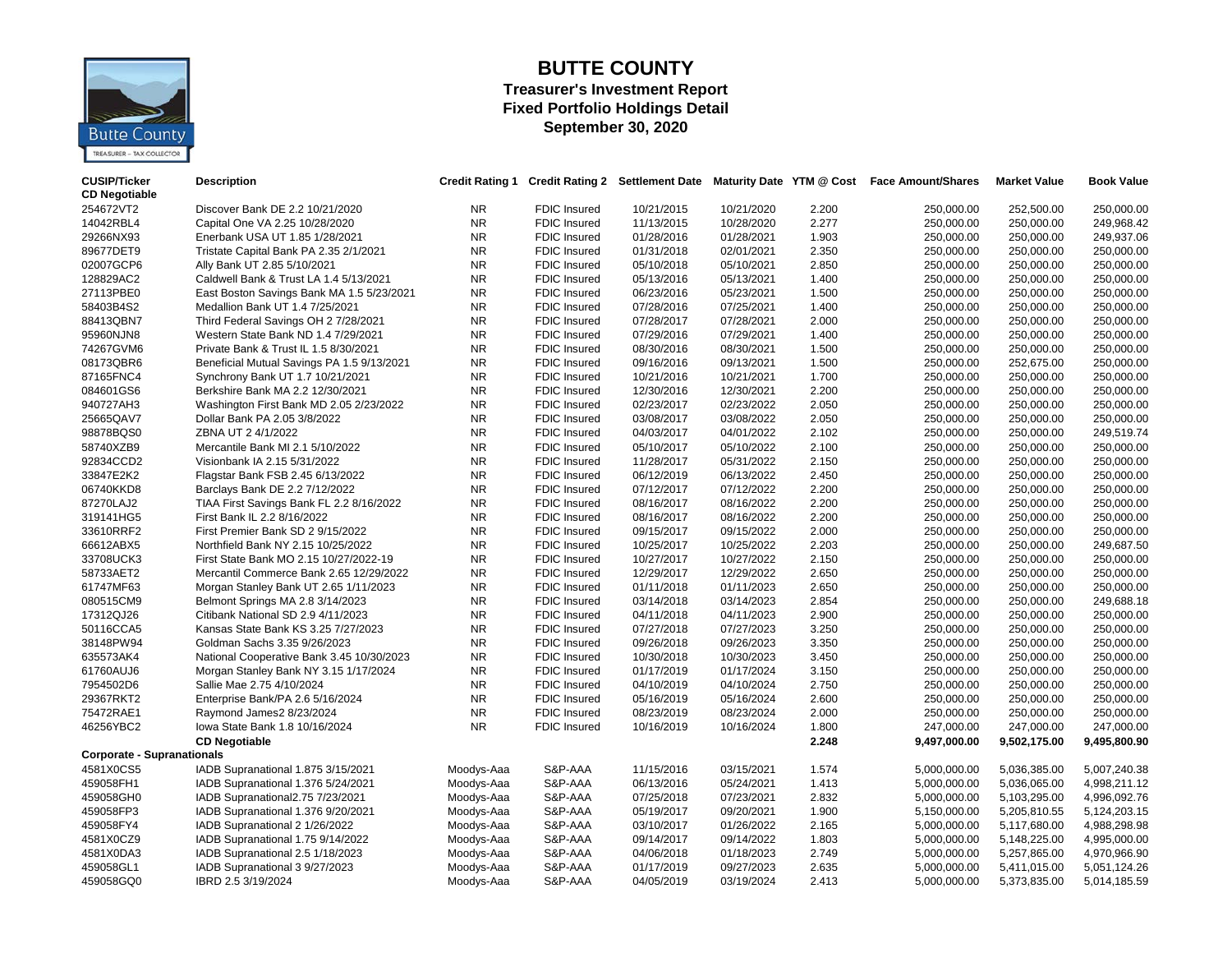| <b>CUSIP/Ticker</b>    | <b>Description</b>                                 |            |           |            |            |       | Credit Rating 1 Credit Rating 2 Settlement Date Maturity Date YTM @ Cost Face Amount/Shares | <b>Market Value</b> | <b>Book Value</b> |
|------------------------|----------------------------------------------------|------------|-----------|------------|------------|-------|---------------------------------------------------------------------------------------------|---------------------|-------------------|
| 45905U4N1              | IBRD 1.77 10/28/2024-21                            | Moodys-Aaa | S&P-AAA   | 10/28/2019 | 10/28/2024 | 1.770 | 5,000,000.00                                                                                | 5,079,725.00        | 5,000,000.00      |
|                        | <b>Corporate - Supranationals</b>                  |            |           |            |            | 2.133 | 50,150,000.00                                                                               | 51,769,900.55       | 50,145,323.14     |
| <b>Corporate Notes</b> |                                                    |            |           |            |            |       |                                                                                             |                     |                   |
| 594918BG8              | Microsoft Corp 2 11/3/2020-20                      | Moodys-Aaa | S&P-AAA   | 08/22/2016 | 11/03/2020 | 1.382 | 5,000,000.00                                                                                | 5,000,505.00        | 5,014,956.32      |
| 594918BP8              | Microsoft Corp 1.55 8/8/2021                       | Moodys-Aaa | S&P-AAA   | 08/19/2016 | 08/08/2021 | 1.541 | 5,000,000.00                                                                                | 5,050,490.00        | 5,000,432.64      |
| 90331HPJ6              | US Bank 1.8 1/21/2022-21                           | Moodys-A1  | S&P-AA-   | 05/01/2020 | 01/21/2022 | 0.963 | 1,000,000.00                                                                                | 1,018,281.00        | 1,012,411.29      |
| 084670BR8              | Berkshire Hathaway 2.75 3/15/2023-23               | Moodys-Aa2 | S&P-AA    | 03/20/2018 | 03/15/2023 | 3.101 | 1,000,000.00                                                                                | 1,054,045.00        | 991,922.56        |
| 084670BR8              | Berkshire Hathaway 2.75 3/15/2023-23               | Moodys-Aa2 | S&P-AA    | 04/19/2018 | 03/15/2023 | 3.123 | 1,000,000.00                                                                                | 1,054,045.00        | 991,397.51        |
| 037833AK6              | Apple Inc 2.4 5/3/2023                             | Moodys-Aa1 | S&P-AA+   | 05/07/2018 | 05/03/2023 | 3.180 | 5,000,000.00                                                                                | 5,260,400.00        | 4,892,571.27      |
| 166764AH3              | Chevron 3.191 6/24/2023-23                         | Moodys-Aa2 | S&P-AA-   | 04/15/2019 | 06/24/2023 | 2.605 | 5,000,000.00                                                                                | 5,344,670.00        | 5,082,664.02      |
| 594918BQ6              | Microsoft Corp 2 8/8/2023-23                       | Moodys-Aaa | S&P-AAA   | 01/18/2019 | 08/08/2023 | 2.820 | 5,000,000.00                                                                                | 5,222,665.00        | 4,885,282.93      |
| 740816AJ2              | PRES & FELLOW OF HARVARD COLLEGE 2.3               | Moodys-Aaa | S&P-AAA   | 02/18/2020 | 10/01/2023 | 1.660 | 2,847,000.00                                                                                | 2,991,194.86        | 2,908,613.19      |
| 037833CG3              | Apple Inc 3 2/9/2024                               | Moodys-Aa1 | S&P-AA+   | 02/27/2019 | 02/09/2024 | 2.894 | 5,000,000.00                                                                                | 5,386,750.00        | 5,017,146.46      |
| 30231GAC6              | Exxon 3.176 3/15/2024-23                           | Moodys-Aaa | S&P-AA+   | 09/17/2019 | 03/15/2024 | 2.051 | 2,500,000.00                                                                                | 2,698,800.00        | 2,593,565.51      |
| 931142DP5              | Walmart 3.3 4/22/2024-24                           | Moodys-Aa2 | S&P-AA    | 08/19/2019 | 04/22/2024 | 1.943 | 2,000,000.00                                                                                | 2,182,314.00        | 2,103,238.50      |
| 037833CU2              | Apple Inc 2.85 5/11/2024-24                        | Moodys-Aa1 | S&P-AA+   | 05/29/2019 | 05/11/2024 | 2.661 | 5,000,000.00                                                                                | 5,399,490.00        | 5,035,151.52      |
| 931142EL3              | Walmart 2.85 7/8/2024-24                           | Moodys-Aa2 | S&P-AA    | 08/19/2019 | 07/08/2024 | 1.886 | 2,000,000.00                                                                                | 2,173,124.00        | 2,073,268.90      |
| 037833DF4              | APPLE 2.75 1/13/2025-20                            | Moodys-Aa1 | S&P-AA+   | 02/03/2020 | 01/13/2025 | 1.754 | 5,000,000.00                                                                                | 5,429,670.00        | 5,213,698.93      |
| 037833DT4              | Apple 1.125 5/11/2025-20                           | Moodys-Aa1 | S&P-AA+   | 08/21/2020 | 05/11/2025 | 0.580 | 5,000,000.00                                                                                | 5,106,835.00        | 5,126,750.00      |
|                        | <b>Corporate Notes</b>                             |            |           |            |            | 2.135 | 57,347,000.00                                                                               | 60,373,278.86       | 57,943,071.55     |
| <b>Municipal Bonds</b> |                                                    |            |           |            |            |       |                                                                                             |                     |                   |
| 13063CP87              | California State 1.5 4/1/2021                      | Moodys-Aa3 | S&P-AA-   | 06/13/2016 | 04/01/2021 | 1.430 | 5,000,000.00                                                                                | 5,028,350.00        | 5,003,354.17      |
| 91412GF59              | University of California 1.91 5/15/2021-21         | Moodys-Aa2 | S&P-AA    | 08/05/2016 | 05/15/2021 | 1.441 | 5,000,000.00                                                                                | 5,029,600.00        | 5,022,541.86      |
| 036717MJ2              | ANTELOPE VALLEY HSD 1.924 8/1/2021                 | Moodys-Aa3 | <b>NR</b> | 11/21/2019 | 08/01/2021 | 1.924 | 215,000.00                                                                                  | 217,401.55          | 215,000.00        |
| 9281726G5              | VIRGINIA PUBLIC BUILDING AUTHORITY 1.55.           | Moodys-Aa1 | S&P-AA+   | 04/23/2020 | 08/01/2021 | 1.552 | 685,000.00                                                                                  | 690,534.80          | 685,000.00        |
| 692020Q94              | ONXARD SCHOOL DIST 1.908 8/1/2021                  | NR.        | S&P-AA    | 12/05/2019 | 08/01/2021 | 1.908 | 260,000.00                                                                                  | 263,369.60          | 260,000.00        |
| 574193NC8              | Maryland State 2.25 3/15/2022                      | Moodys-Aaa | S&P-AAA   | 03/22/2017 | 03/15/2022 | 2.250 | 5,190,000.00                                                                                | 5,337,811.20        | 5,190,000.00      |
| 13063DAD0              | State of California 2.367 4/1/2022                 | Moodys-Aa3 | S&P-AA-   | 09/30/2019 | 04/01/2022 | 1.855 | 3,955,000.00                                                                                | 4,070,169.60        | 3,994,379.68      |
| 13032UUZ9              | California Health Facilities Financing Authority 1 | Moodys-Aa3 | S&P-AA-   | 11/25/2019 | 06/01/2022 | 1.893 | 1,000,000.00                                                                                | 1,020,920.00        | 1,000,000.00      |
| 9281726H3              | VIRGINIA PUBLIC BUILDING AUTHORITY 1.60.           | Moodys-Aa1 | S&P-AA+   | 04/23/2020 | 08/01/2022 | 1.602 | 450,000.00                                                                                  | 457,951.50          | 450,000.00        |
| 238848EH4              | Davis Joint USD 5 8/1/2022                         | Moodys-A1  | S&P-AA-   | 05/19/2020 | 08/01/2022 | 1.019 | 1,255,000.00                                                                                | 1,364,938.00        | 1,363,369.25      |
| 799055QR2              | San Mateo Foster City 1.162 8/1/2022               | Moodys-Aaa | S&P-AA+   | 05/19/2020 | 08/01/2022 | 1.162 | 950,000.00                                                                                  | 961,799.00          | 950,000.00        |
| 671205Y48              | Oak Grove School Dist 0.927 8/1/2022               | Moodys-Aa3 | S&P-AA    | 06/25/2020 | 08/01/2022 | 0.927 | 840,000.00                                                                                  | 844,527.60          | 840,000.00        |
| 60412AVR1              | State of Minnesota 0.4 8/1/2022                    | Moodys-Aa1 | S&P-AAA   | 08/25/2020 | 08/01/2022 | 0.250 | 6,000,000.00                                                                                | 6,016,380.00        | 6,017,340.00      |
| 010878AN6              | Alameda County CA 4 8/1/2022                       | Moodys-Aaa | S&P-AAA   | 03/29/2018 | 08/01/2022 | 2.832 | 2,000,000.00                                                                                | 2,128,300.00        | 2,043,716.26      |
| 036717MK9              | ANTELOPE VALLEY HSD 1.979 8/2/2022                 | Moodys-Aa3 | <b>NR</b> | 11/21/2019 | 08/02/2022 | 1.979 | 600,000.00                                                                                  | 614,718.00          | 600,000.00        |
| 13063DRH3              | State of California 2.5 10/1/2022                  | Moodys-Aa2 | S&P-AA-   | 10/24/2019 | 10/01/2022 | 1.781 | 5,000,000.00                                                                                | 5,206,600.00        | 5,087,275.31      |
| 13077DKA9              | CALIFORNIA ST UNIV REV BOND 1.523 11/1/2           | Moodys-Aa2 | S&P-AA-   | 02/27/2020 | 11/01/2022 | 1.523 | 1,750,000.00                                                                                | 1,793,505.00        | 1,750,000.00      |
| 574193SN9              | State of Maryland 0.86 3/15/2023                   | Moodys-Aaa | S&P-AAA   | 03/18/2020 | 03/15/2023 | 0.860 | 2,500,000.00                                                                                | 2,531,000.00        | 2,500,000.00      |
| 977100CZ7              | WISCONSIN STATE2.049 5/1/2023                      | Moodys-Aa2 | S&P-AA-   | 03/25/2020 | 05/01/2023 | 2.049 | 3,925,000.00                                                                                | 4,069,008.25        | 3,925,000.00      |
| 692020R36              | OXNARD SCHOOL DIST 2.058 8/1/2023                  | NR.        | S&P-AA    | 12/05/2019 | 08/01/2023 | 2.058 | 500,000.00                                                                                  | 519,840.00          | 500,000.00        |
| 373385FN8              | State of Georgia 0.26 8/1/2023-20                  | Moodys-Aaa | S&P-AAA   | 08/27/2020 | 08/01/2023 | 0.250 | 5,000,000.00                                                                                | 5,003,900.00        | 5,001,450.00      |
| 238848EJ0              | Davis Joint USD 5 8/1/2023                         | Moodys-A1  | S&P-AA-   | 05/19/2020 | 08/01/2023 | 1.090 | 1,325,000.00                                                                                | 1,506,949.00        | 1,487,458.25      |
| 798170AF3              | San Jose CA REDEV AGY 2.828 8/1/2023               | <b>NR</b>  | S&P-AA    | 03/26/2020 | 08/01/2023 | 2.000 | 6,700,000.00                                                                                | 7,147,560.00        | 6,860,092.75      |
| 212204JD4              | Contra Costa Community College 1.704 8/1/2023      | Moodys-Aa1 | S&P-AA+   | 09/12/2019 | 08/01/2023 | 1.704 | 2,915,000.00                                                                                | 3,005,073.50        | 2,915,000.00      |
| 9523472D3              | West Contra Costa USD 1.569 8/1/2023               | Moodys-A1  | S&P-AA-   | 09/16/2020 | 08/01/2023 | 0.499 | 2,050,000.00                                                                                | 2,085,239.50        | 2,112,525.00      |
| 036717ML7              | ANTELOPE VALLEY HSD 2.082 8/1/2023                 | Moodys-Aa3 | NR.       | 11/21/2019 | 08/01/2023 | 2.082 | 1,395,000.00                                                                                | 1,448,888.85        | 1,395,000.00      |
| 13063DDG0              | California State 2.25 10/1/2023                    | Moodys-Aa3 | S&P-AA-   | 01/18/2019 | 10/01/2023 | 2.747 | 5,000,000.00                                                                                | 5,259,050.00        | 4,918,840.52      |
| 13077DKB7              | CALIFORNIA ST UNIV 1.557 11/1/2023                 | Moodys-Aa2 | S&P-AA-   | 02/27/2020 | 11/01/2023 | 1.557 | 1,000,000.00                                                                                | 1,033,850.00        | 1,000,000.00      |
| 672240WS3              | City of Oakland 1.58 1/15/2024                     | Moodys-Aa1 | S&P-AA    | 02/27/2020 | 01/15/2024 | 1.580 | 4,815,000.00                                                                                | 4,937,060.25        | 4,815,000.00      |
| 64990FQQ0              | Dormitory Authority of the State of New York 2.14  | Moodys-Aa1 | S&P-AA+   | 01/03/2020 | 02/15/2024 | 2.140 | 1,000,000.00                                                                                | 1,039,710.00        | 1,000,000.00      |
| 574193SP4              | State of Maryland 0.97 3/15/2024                   | Moodys-Aaa | S&P-AAA   | 03/18/2020 | 03/15/2024 | 0.970 | 2,500,000.00                                                                                | 2,544,200.00        | 2,500,000.00      |
| 13063DLZ9              | CA State3 4/1/2024                                 | Moodys-Aa3 | S&P-AA-   | 04/04/2019 | 04/01/2024 | 2.510 | 5,000,000.00                                                                                | 5,412,200.00        | 5,091,552.59      |
| 919259BM2              | City of Vallejo CA Water1.523 5/1/2024             | NR         | S&P-AA    | 03/31/2020 | 05/01/2024 | 1.523 | 1,500,000.00                                                                                | 1,515,945.00        | 1,500,000.00      |
| 238848EK7              | Davis Joint USD 5 8/1/2024                         | Moodys-A1  | S&P-AA-   | 05/19/2020 | 08/01/2024 | 1.124 | 1,390,000.00                                                                                | 1,647,150.00        | 1,610,315.00      |
| 373385FP3              | State of Georgia 0.42 8/1/2024-20                  | Moodys-Aaa | S&P-AAA   | 08/27/2020 | 08/01/2024 | 0.420 | 5,000,000.00                                                                                | 5,019,050.00        | 5,000,000.00      |
| 798170AG1              | SJSDEV 2.958 8/1/2024                              | NR.        | S&P-AA    | 01/08/2020 | 08/01/2024 | 1.861 | 2,000,000.00                                                                                | 2,178,460.00        | 2,083,735.61      |
| 672240WT1              | City of Oakland 1.63 1/15/2025                     | Moodys-Aa1 | S&P-AA    | 02/27/2020 | 01/15/2025 | 1.630 | 4,890,000.00                                                                                | 5,062,079.10        | 4,890,000.00      |
|                        |                                                    |            |           |            |            |       |                                                                                             |                     |                   |